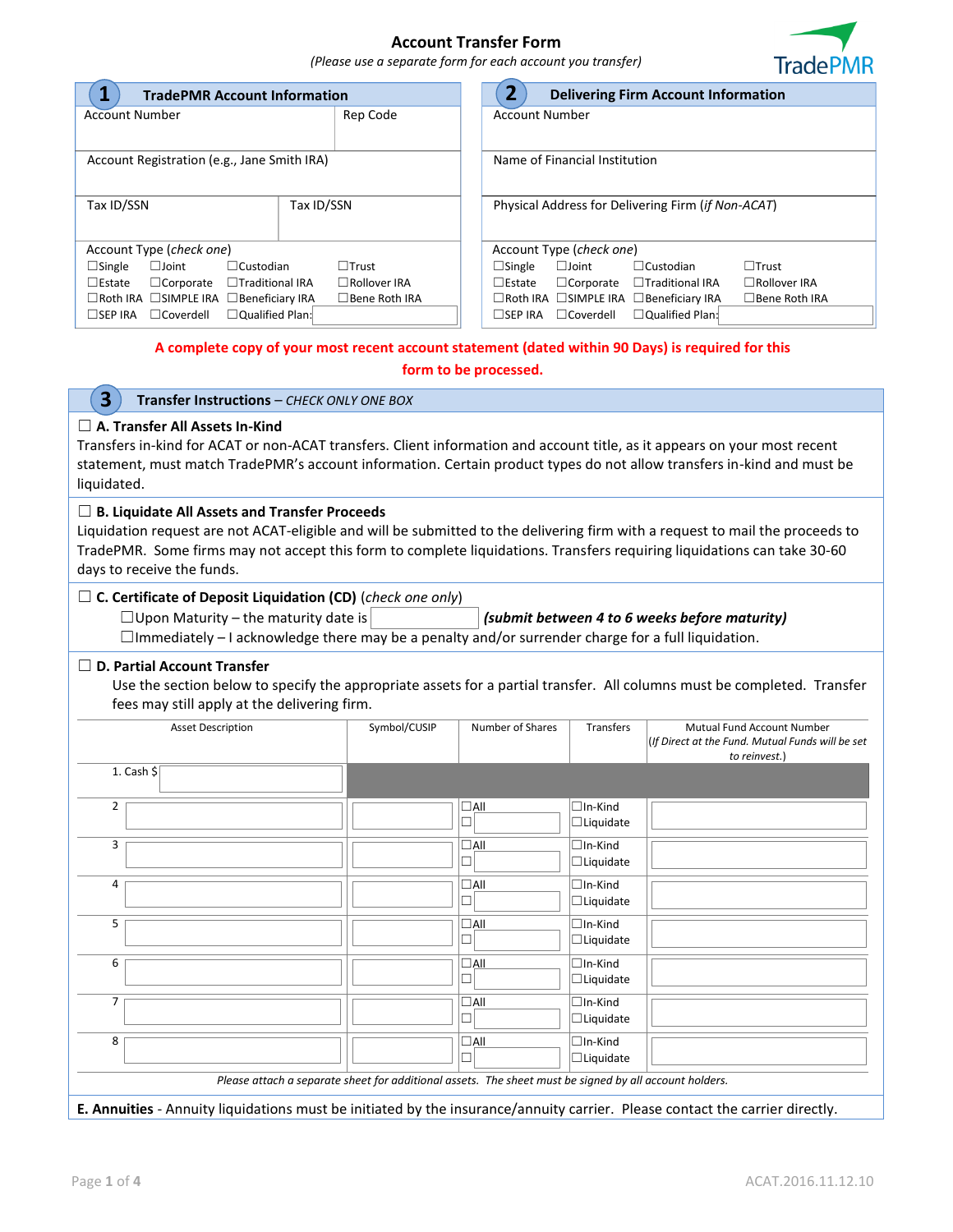### **4 Terms and Conditions**

#### **Client Instructions to Delivering Firm**

If this account is a qualified retirement account, I have amended the applicable plan so that it names First Clearing\* as successor custodian. Unless otherwise indicated in the instructions above, please transfer all assets in my account.

I understand that to the extent any assets in my account are not readily transferable with or without penalties, such assets may not be transferred within the time frames required by FINRA Rule 11870 or similar rule of other designated examining authority. I authorize you to liquidate any nontransferable proprietary money market fund assets that are part of my account and transfer the resulting credit balance. I authorize you to deduct any outstanding fees due you from the credit balance in my account. If my account does not contain a credit balance, or if the credit balance in the account is insufficient to satisfy any outstanding fees due you, I authorize you to liquidate the assets in my account to the extent necessary to satisfy that obligation. If certificates or other instruments in my account are in your physical possession, I instruct you to transfer them in good deliverable form, including affixing any necessary tax waivers, to enable the successor custodian to transfer them in its name for the purpose of sale, when and as directed by me. I understand that upon receiving a copy of this transfer instruction, you will cancel all open orders for my account on your books. I affirm that I have destroyed or returned to you credit/debit cards and/or unused checks issued to me in connection with my securities account. I understand that you will contact me with respect to the disposition of any assets in my securities account that are non-transferable.

- I understand that fractional shares may not transfer in kind and may be required to be liquidated to complete a full transfer
- When applicable, I authorize the delivering firm to discontinue all account management agreements immediately. The client will have sole responsibility for investment decisions with respect to the securities, cash and other assets in the client's account until the client hires a new investment manager
- **CLIENT PLEASE NOTE:** (Applicable to retirement accounts only) Regular IRA contributions can be commingled with rollover/direct rollover contributions. Please consult with a tax advisor to determine the best option for your situation. I understand and acknowledge that commingling may preclude me from rolling funds from my IRA to another qualified plan or 403(b) plan.

#### **Cash Sweep**

I/We consent to having uninvested cash included in your Cash Sweep Program. For most accounts, the Bank Deposit Sweep will be used for uninvested cash balances, for which no interest is otherwise earned or paid. Advisory ERISA and accounts for banks, credit unions, mutual fund and insurance companies and government entities will sweep to a Money Market Mutual Fund. We may charge fees and receive certain benefits on the cash sweeps. I/we further acknowledge that if First Clearing changes the Cash Sweep Program on my/our account I/we will be provided with prior written notice. Bank Deposit and Money Market Mutual Fund sweeps are subject to different risks and account protection. The Bank Deposit Sweep is subject to FDIC insurance and Money Market Mutual Funds are covered by SIPC. Details about the Cash Sweep Program, including the different risks and enhanced account protection, are covered in the sweep program disclosure statement which will be included in your new account package and can be found online at www.firstclearingllc.com/CashSweepProgram/index.htm.

#### **IRA Direct Rollover from Qualified Retirement Plan (QRP) Irrevocable Election**

A direct rollover is a reportable distribution from a QRP to an IRA or another QRP. Due to the important tax consequences associated with rolling over funds or property to an IRA from an employer held plan, when you sign this Customer Account Transfer form, you acknowledge the following: the IRA Custodian is not responsible for providing you with tax or other legal advice; you have been advised to see a tax professional and no broker or other employee is authorized to give such advice. You are aware that the rollover from the QRP is an irrevocable election and you are certifying that all information provided on this form is true and correct. You are certifying that you understand the rules and conditions associated with making a direct rollover and that the assets being moved from the QRP are eligible for rollover into an IRA or another QRP. You are also assuming full responsibility for this direct rollover transaction and will not hold the IRA Custodian liable for any adverse consequences that may result.

#### **Age 70 ½ Required Minimum Distribution (RMD) Retirement Account Reminder**

If you are age 70 % or older, or if you will attain age 70 % this year, the IRS requires that the first monies withdrawn from your retirement account be your required minimum distribution (RMD) for the year. Although the IRS permits you to transfer your RMD between like IRAs, you are not permitted to roll over an RMD even as a direct rollover from a QRP. Be sure to satisfy your RMD before requesting a direct rollover. If you need additional information about this requirement, please contact your legal or tax advisor.

#### **Auction Rate Securities: Account Transfer Acknowledgement**

You understand and agree to the following in connection with the auction rate securities held in your account:

- Your auction rate securities were purchased prior to the transfer of your account to us. As a result, we are not responsible or liable for any prior recommendations or advice with respect to these securities nor are we under any obligation to provide you with any investment recommendation or advice with respect to the disposition or continued holding of these securities in your account following the transfer of your account.
- You also understand and agree that we are not under any obligation to you (i) to provide loans under margin agreements or otherwise secured in whole or part by the auction rate securities in your account, (ii) to purchase or continue to purchase any auction rate securities in periodic rate setting auctions or in secondary market transactions, or (iii) to provide liquidity for such securities. Many auctions for these securities are in failed status meaning that holders of these securities are not able to sell these securities in the periodic rate setting auctions or in secondary market transactions and as a result, liquidity for these securities currently is greatly impaired. We provide no assurance that you will be able to sell or otherwise dispose of these securities following the transfer of your account to us. You understand that we take actions in connection with other customers that we do not offer you in connection with your auction rate securities. **Revocation of Advisory Agreements** When applicable, I authorize the delivering firm to discontinue all account management agreements immediately. The client will have sole responsibility for investment decisions with respect to the securities, cash and other assets in the client's account until the client hires a new investment manager. **Margin Agreements** Accounts for which the client signed Margin Agreement has not be received by the Firm may be subject to restriction, sellout, and closure after review by the Credit Margin Department.

\*Account(s) carried by First Clearing. First Clearing is a trade name used by Wells Fargo Clearing Services, LLC, a registered broker-dealer and non-bank affiliate of Wells Fargo & Company.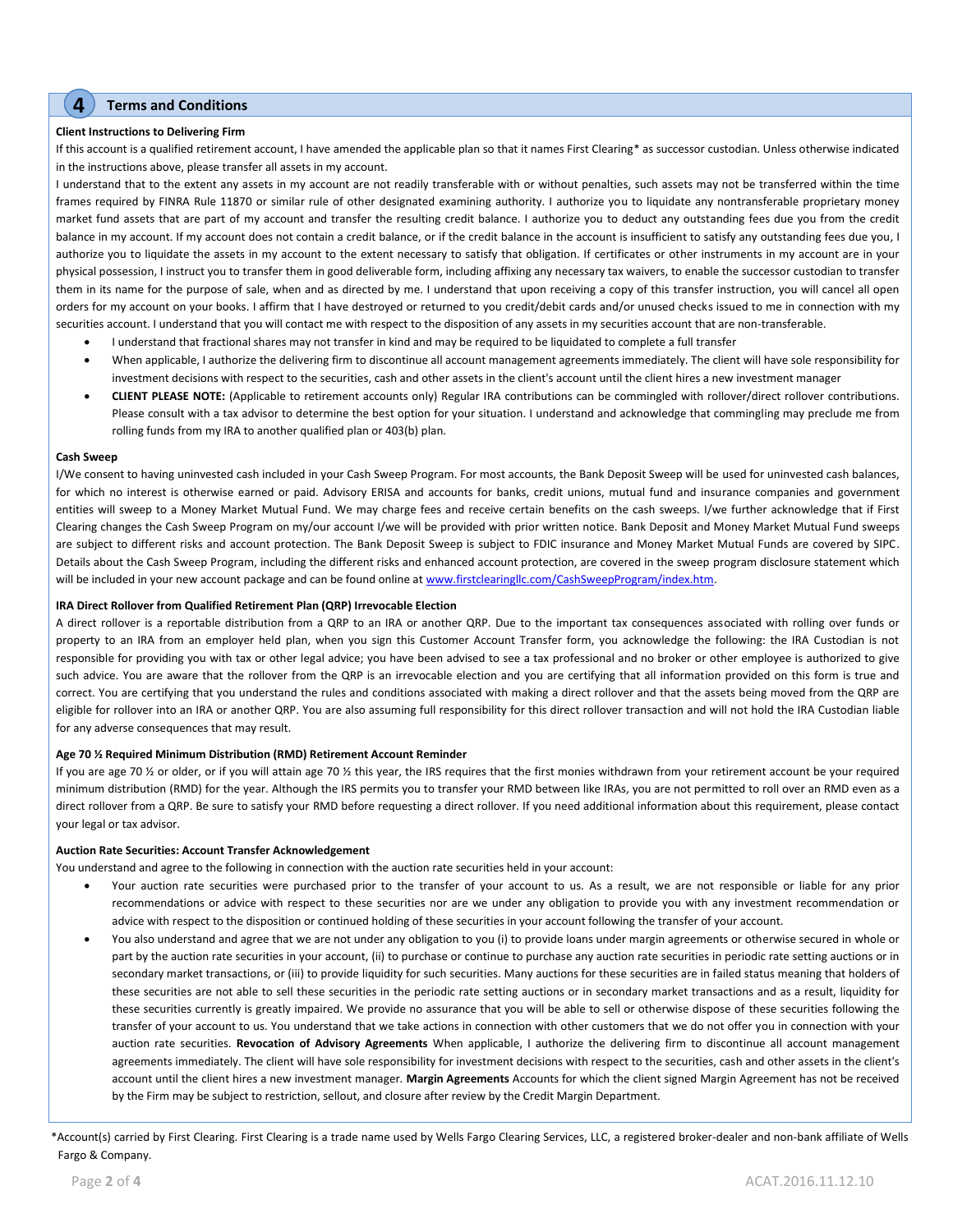# **5 One and Same Name Certification**

| By completing this section you are authorizing a transfer between unlike account registrations only.<br>This is to certify that<br>(print name)<br>and<br>(print name) are one and the same person.<br>Sign as both ways accounts are registered:<br>Print Name and Capacity (if applicable)<br>Signature<br>Date<br>Print Name and Capacity (if applicable)<br>Signature<br>Date<br>6<br><b>Account Holder Signatures</b><br>All required signers at the contra firm must sign and date. If acting as a fiduciary (such as Power of Attorney, Trustee, Executor), please sign in that capacity. I/We,<br>the undersigned, acknowledge that I/we have read, understand, and agree to be bound by the terms & conditions.<br>Primary Account Holder Signature<br>Print Name and Capacity (if applicable)<br>Date<br>Secondary Account Holder Signature<br>Print Name and Capacity (if applicable)<br>Date<br><b>Account Holder Signature</b><br>Print Name and Capacity (if applicable)<br>Date<br>Account Holder Signature<br>Print Name and Capacity (if applicable)<br>Date<br>Account Holder Signature<br>Print Name and Capacity (if applicable)<br>Date<br>$\overline{\mathbf{z}}$<br>Signature Validation - COMPLETED BY ADVISOR<br>Stamp or SVP Stamp affixed to the document prior to processing. This section is required to be completed for each document that requires a Medallion Stamp or SVP Stamp.<br>Client Identification/Signature Validation - Check one of the four Validation Options below<br>1. □ Client is Personally Known to Me<br>4. $\Box$ Verbally confirmed two of the following (when client is not present):<br>2. □Validated Government-Issued Photo ID (when client is present)<br>□ Social Security Number or Tax Identification Number<br>$\Box$ Date of Birth<br>3. $\Box$ Compared signature to imaged documents.<br>$\Box$ Home Telephone Number<br>$\Box$ Recent Account Activity<br>I certify that I validated the client's identity and/or signature via the method indicated above. I further certify that the client has the authority to execute the<br>transaction.<br><b>Print Name</b><br><b>Advisor Signature</b><br>Date<br>Custodian Acceptance - Firm Use Only<br><b>Signature Guarantee</b><br>Be advised that First Clearing accepts appointment as Successor Custodian<br>Successor Custodian Signature<br>Date<br>Phone<br>Contact<br>Email, fax or mail completed forms to:<br>transfers@tradepmr.com<br>352-224-1342<br>PO Box 358230, Gainesville, FL 32635 | Э<br>One and same Name Certification                                                                                                                                                  |  |  |  |  |  |
|-------------------------------------------------------------------------------------------------------------------------------------------------------------------------------------------------------------------------------------------------------------------------------------------------------------------------------------------------------------------------------------------------------------------------------------------------------------------------------------------------------------------------------------------------------------------------------------------------------------------------------------------------------------------------------------------------------------------------------------------------------------------------------------------------------------------------------------------------------------------------------------------------------------------------------------------------------------------------------------------------------------------------------------------------------------------------------------------------------------------------------------------------------------------------------------------------------------------------------------------------------------------------------------------------------------------------------------------------------------------------------------------------------------------------------------------------------------------------------------------------------------------------------------------------------------------------------------------------------------------------------------------------------------------------------------------------------------------------------------------------------------------------------------------------------------------------------------------------------------------------------------------------------------------------------------------------------------------------------------------------------------------------------------------------------------------------------------------------------------------------------------------------------------------------------------------------------------------------------------------------------------------------------------------------------------------------------------------------------------------------------------------------------------------------------------------------------------------------------------------------------------------------|---------------------------------------------------------------------------------------------------------------------------------------------------------------------------------------|--|--|--|--|--|
|                                                                                                                                                                                                                                                                                                                                                                                                                                                                                                                                                                                                                                                                                                                                                                                                                                                                                                                                                                                                                                                                                                                                                                                                                                                                                                                                                                                                                                                                                                                                                                                                                                                                                                                                                                                                                                                                                                                                                                                                                                                                                                                                                                                                                                                                                                                                                                                                                                                                                                                         |                                                                                                                                                                                       |  |  |  |  |  |
|                                                                                                                                                                                                                                                                                                                                                                                                                                                                                                                                                                                                                                                                                                                                                                                                                                                                                                                                                                                                                                                                                                                                                                                                                                                                                                                                                                                                                                                                                                                                                                                                                                                                                                                                                                                                                                                                                                                                                                                                                                                                                                                                                                                                                                                                                                                                                                                                                                                                                                                         |                                                                                                                                                                                       |  |  |  |  |  |
|                                                                                                                                                                                                                                                                                                                                                                                                                                                                                                                                                                                                                                                                                                                                                                                                                                                                                                                                                                                                                                                                                                                                                                                                                                                                                                                                                                                                                                                                                                                                                                                                                                                                                                                                                                                                                                                                                                                                                                                                                                                                                                                                                                                                                                                                                                                                                                                                                                                                                                                         |                                                                                                                                                                                       |  |  |  |  |  |
|                                                                                                                                                                                                                                                                                                                                                                                                                                                                                                                                                                                                                                                                                                                                                                                                                                                                                                                                                                                                                                                                                                                                                                                                                                                                                                                                                                                                                                                                                                                                                                                                                                                                                                                                                                                                                                                                                                                                                                                                                                                                                                                                                                                                                                                                                                                                                                                                                                                                                                                         |                                                                                                                                                                                       |  |  |  |  |  |
|                                                                                                                                                                                                                                                                                                                                                                                                                                                                                                                                                                                                                                                                                                                                                                                                                                                                                                                                                                                                                                                                                                                                                                                                                                                                                                                                                                                                                                                                                                                                                                                                                                                                                                                                                                                                                                                                                                                                                                                                                                                                                                                                                                                                                                                                                                                                                                                                                                                                                                                         |                                                                                                                                                                                       |  |  |  |  |  |
|                                                                                                                                                                                                                                                                                                                                                                                                                                                                                                                                                                                                                                                                                                                                                                                                                                                                                                                                                                                                                                                                                                                                                                                                                                                                                                                                                                                                                                                                                                                                                                                                                                                                                                                                                                                                                                                                                                                                                                                                                                                                                                                                                                                                                                                                                                                                                                                                                                                                                                                         |                                                                                                                                                                                       |  |  |  |  |  |
|                                                                                                                                                                                                                                                                                                                                                                                                                                                                                                                                                                                                                                                                                                                                                                                                                                                                                                                                                                                                                                                                                                                                                                                                                                                                                                                                                                                                                                                                                                                                                                                                                                                                                                                                                                                                                                                                                                                                                                                                                                                                                                                                                                                                                                                                                                                                                                                                                                                                                                                         |                                                                                                                                                                                       |  |  |  |  |  |
|                                                                                                                                                                                                                                                                                                                                                                                                                                                                                                                                                                                                                                                                                                                                                                                                                                                                                                                                                                                                                                                                                                                                                                                                                                                                                                                                                                                                                                                                                                                                                                                                                                                                                                                                                                                                                                                                                                                                                                                                                                                                                                                                                                                                                                                                                                                                                                                                                                                                                                                         |                                                                                                                                                                                       |  |  |  |  |  |
|                                                                                                                                                                                                                                                                                                                                                                                                                                                                                                                                                                                                                                                                                                                                                                                                                                                                                                                                                                                                                                                                                                                                                                                                                                                                                                                                                                                                                                                                                                                                                                                                                                                                                                                                                                                                                                                                                                                                                                                                                                                                                                                                                                                                                                                                                                                                                                                                                                                                                                                         |                                                                                                                                                                                       |  |  |  |  |  |
|                                                                                                                                                                                                                                                                                                                                                                                                                                                                                                                                                                                                                                                                                                                                                                                                                                                                                                                                                                                                                                                                                                                                                                                                                                                                                                                                                                                                                                                                                                                                                                                                                                                                                                                                                                                                                                                                                                                                                                                                                                                                                                                                                                                                                                                                                                                                                                                                                                                                                                                         |                                                                                                                                                                                       |  |  |  |  |  |
|                                                                                                                                                                                                                                                                                                                                                                                                                                                                                                                                                                                                                                                                                                                                                                                                                                                                                                                                                                                                                                                                                                                                                                                                                                                                                                                                                                                                                                                                                                                                                                                                                                                                                                                                                                                                                                                                                                                                                                                                                                                                                                                                                                                                                                                                                                                                                                                                                                                                                                                         |                                                                                                                                                                                       |  |  |  |  |  |
|                                                                                                                                                                                                                                                                                                                                                                                                                                                                                                                                                                                                                                                                                                                                                                                                                                                                                                                                                                                                                                                                                                                                                                                                                                                                                                                                                                                                                                                                                                                                                                                                                                                                                                                                                                                                                                                                                                                                                                                                                                                                                                                                                                                                                                                                                                                                                                                                                                                                                                                         |                                                                                                                                                                                       |  |  |  |  |  |
|                                                                                                                                                                                                                                                                                                                                                                                                                                                                                                                                                                                                                                                                                                                                                                                                                                                                                                                                                                                                                                                                                                                                                                                                                                                                                                                                                                                                                                                                                                                                                                                                                                                                                                                                                                                                                                                                                                                                                                                                                                                                                                                                                                                                                                                                                                                                                                                                                                                                                                                         |                                                                                                                                                                                       |  |  |  |  |  |
|                                                                                                                                                                                                                                                                                                                                                                                                                                                                                                                                                                                                                                                                                                                                                                                                                                                                                                                                                                                                                                                                                                                                                                                                                                                                                                                                                                                                                                                                                                                                                                                                                                                                                                                                                                                                                                                                                                                                                                                                                                                                                                                                                                                                                                                                                                                                                                                                                                                                                                                         |                                                                                                                                                                                       |  |  |  |  |  |
|                                                                                                                                                                                                                                                                                                                                                                                                                                                                                                                                                                                                                                                                                                                                                                                                                                                                                                                                                                                                                                                                                                                                                                                                                                                                                                                                                                                                                                                                                                                                                                                                                                                                                                                                                                                                                                                                                                                                                                                                                                                                                                                                                                                                                                                                                                                                                                                                                                                                                                                         |                                                                                                                                                                                       |  |  |  |  |  |
|                                                                                                                                                                                                                                                                                                                                                                                                                                                                                                                                                                                                                                                                                                                                                                                                                                                                                                                                                                                                                                                                                                                                                                                                                                                                                                                                                                                                                                                                                                                                                                                                                                                                                                                                                                                                                                                                                                                                                                                                                                                                                                                                                                                                                                                                                                                                                                                                                                                                                                                         |                                                                                                                                                                                       |  |  |  |  |  |
|                                                                                                                                                                                                                                                                                                                                                                                                                                                                                                                                                                                                                                                                                                                                                                                                                                                                                                                                                                                                                                                                                                                                                                                                                                                                                                                                                                                                                                                                                                                                                                                                                                                                                                                                                                                                                                                                                                                                                                                                                                                                                                                                                                                                                                                                                                                                                                                                                                                                                                                         | This section is used to validate the identity and signature of a client, prior to submission of the document and is only valid for this document. This document will have a Medallion |  |  |  |  |  |
|                                                                                                                                                                                                                                                                                                                                                                                                                                                                                                                                                                                                                                                                                                                                                                                                                                                                                                                                                                                                                                                                                                                                                                                                                                                                                                                                                                                                                                                                                                                                                                                                                                                                                                                                                                                                                                                                                                                                                                                                                                                                                                                                                                                                                                                                                                                                                                                                                                                                                                                         |                                                                                                                                                                                       |  |  |  |  |  |
|                                                                                                                                                                                                                                                                                                                                                                                                                                                                                                                                                                                                                                                                                                                                                                                                                                                                                                                                                                                                                                                                                                                                                                                                                                                                                                                                                                                                                                                                                                                                                                                                                                                                                                                                                                                                                                                                                                                                                                                                                                                                                                                                                                                                                                                                                                                                                                                                                                                                                                                         |                                                                                                                                                                                       |  |  |  |  |  |
|                                                                                                                                                                                                                                                                                                                                                                                                                                                                                                                                                                                                                                                                                                                                                                                                                                                                                                                                                                                                                                                                                                                                                                                                                                                                                                                                                                                                                                                                                                                                                                                                                                                                                                                                                                                                                                                                                                                                                                                                                                                                                                                                                                                                                                                                                                                                                                                                                                                                                                                         |                                                                                                                                                                                       |  |  |  |  |  |
|                                                                                                                                                                                                                                                                                                                                                                                                                                                                                                                                                                                                                                                                                                                                                                                                                                                                                                                                                                                                                                                                                                                                                                                                                                                                                                                                                                                                                                                                                                                                                                                                                                                                                                                                                                                                                                                                                                                                                                                                                                                                                                                                                                                                                                                                                                                                                                                                                                                                                                                         |                                                                                                                                                                                       |  |  |  |  |  |
|                                                                                                                                                                                                                                                                                                                                                                                                                                                                                                                                                                                                                                                                                                                                                                                                                                                                                                                                                                                                                                                                                                                                                                                                                                                                                                                                                                                                                                                                                                                                                                                                                                                                                                                                                                                                                                                                                                                                                                                                                                                                                                                                                                                                                                                                                                                                                                                                                                                                                                                         |                                                                                                                                                                                       |  |  |  |  |  |
|                                                                                                                                                                                                                                                                                                                                                                                                                                                                                                                                                                                                                                                                                                                                                                                                                                                                                                                                                                                                                                                                                                                                                                                                                                                                                                                                                                                                                                                                                                                                                                                                                                                                                                                                                                                                                                                                                                                                                                                                                                                                                                                                                                                                                                                                                                                                                                                                                                                                                                                         |                                                                                                                                                                                       |  |  |  |  |  |
|                                                                                                                                                                                                                                                                                                                                                                                                                                                                                                                                                                                                                                                                                                                                                                                                                                                                                                                                                                                                                                                                                                                                                                                                                                                                                                                                                                                                                                                                                                                                                                                                                                                                                                                                                                                                                                                                                                                                                                                                                                                                                                                                                                                                                                                                                                                                                                                                                                                                                                                         |                                                                                                                                                                                       |  |  |  |  |  |
|                                                                                                                                                                                                                                                                                                                                                                                                                                                                                                                                                                                                                                                                                                                                                                                                                                                                                                                                                                                                                                                                                                                                                                                                                                                                                                                                                                                                                                                                                                                                                                                                                                                                                                                                                                                                                                                                                                                                                                                                                                                                                                                                                                                                                                                                                                                                                                                                                                                                                                                         |                                                                                                                                                                                       |  |  |  |  |  |
|                                                                                                                                                                                                                                                                                                                                                                                                                                                                                                                                                                                                                                                                                                                                                                                                                                                                                                                                                                                                                                                                                                                                                                                                                                                                                                                                                                                                                                                                                                                                                                                                                                                                                                                                                                                                                                                                                                                                                                                                                                                                                                                                                                                                                                                                                                                                                                                                                                                                                                                         |                                                                                                                                                                                       |  |  |  |  |  |
|                                                                                                                                                                                                                                                                                                                                                                                                                                                                                                                                                                                                                                                                                                                                                                                                                                                                                                                                                                                                                                                                                                                                                                                                                                                                                                                                                                                                                                                                                                                                                                                                                                                                                                                                                                                                                                                                                                                                                                                                                                                                                                                                                                                                                                                                                                                                                                                                                                                                                                                         |                                                                                                                                                                                       |  |  |  |  |  |
|                                                                                                                                                                                                                                                                                                                                                                                                                                                                                                                                                                                                                                                                                                                                                                                                                                                                                                                                                                                                                                                                                                                                                                                                                                                                                                                                                                                                                                                                                                                                                                                                                                                                                                                                                                                                                                                                                                                                                                                                                                                                                                                                                                                                                                                                                                                                                                                                                                                                                                                         |                                                                                                                                                                                       |  |  |  |  |  |
|                                                                                                                                                                                                                                                                                                                                                                                                                                                                                                                                                                                                                                                                                                                                                                                                                                                                                                                                                                                                                                                                                                                                                                                                                                                                                                                                                                                                                                                                                                                                                                                                                                                                                                                                                                                                                                                                                                                                                                                                                                                                                                                                                                                                                                                                                                                                                                                                                                                                                                                         |                                                                                                                                                                                       |  |  |  |  |  |
|                                                                                                                                                                                                                                                                                                                                                                                                                                                                                                                                                                                                                                                                                                                                                                                                                                                                                                                                                                                                                                                                                                                                                                                                                                                                                                                                                                                                                                                                                                                                                                                                                                                                                                                                                                                                                                                                                                                                                                                                                                                                                                                                                                                                                                                                                                                                                                                                                                                                                                                         |                                                                                                                                                                                       |  |  |  |  |  |
|                                                                                                                                                                                                                                                                                                                                                                                                                                                                                                                                                                                                                                                                                                                                                                                                                                                                                                                                                                                                                                                                                                                                                                                                                                                                                                                                                                                                                                                                                                                                                                                                                                                                                                                                                                                                                                                                                                                                                                                                                                                                                                                                                                                                                                                                                                                                                                                                                                                                                                                         |                                                                                                                                                                                       |  |  |  |  |  |
|                                                                                                                                                                                                                                                                                                                                                                                                                                                                                                                                                                                                                                                                                                                                                                                                                                                                                                                                                                                                                                                                                                                                                                                                                                                                                                                                                                                                                                                                                                                                                                                                                                                                                                                                                                                                                                                                                                                                                                                                                                                                                                                                                                                                                                                                                                                                                                                                                                                                                                                         |                                                                                                                                                                                       |  |  |  |  |  |
|                                                                                                                                                                                                                                                                                                                                                                                                                                                                                                                                                                                                                                                                                                                                                                                                                                                                                                                                                                                                                                                                                                                                                                                                                                                                                                                                                                                                                                                                                                                                                                                                                                                                                                                                                                                                                                                                                                                                                                                                                                                                                                                                                                                                                                                                                                                                                                                                                                                                                                                         |                                                                                                                                                                                       |  |  |  |  |  |
|                                                                                                                                                                                                                                                                                                                                                                                                                                                                                                                                                                                                                                                                                                                                                                                                                                                                                                                                                                                                                                                                                                                                                                                                                                                                                                                                                                                                                                                                                                                                                                                                                                                                                                                                                                                                                                                                                                                                                                                                                                                                                                                                                                                                                                                                                                                                                                                                                                                                                                                         |                                                                                                                                                                                       |  |  |  |  |  |
|                                                                                                                                                                                                                                                                                                                                                                                                                                                                                                                                                                                                                                                                                                                                                                                                                                                                                                                                                                                                                                                                                                                                                                                                                                                                                                                                                                                                                                                                                                                                                                                                                                                                                                                                                                                                                                                                                                                                                                                                                                                                                                                                                                                                                                                                                                                                                                                                                                                                                                                         |                                                                                                                                                                                       |  |  |  |  |  |
|                                                                                                                                                                                                                                                                                                                                                                                                                                                                                                                                                                                                                                                                                                                                                                                                                                                                                                                                                                                                                                                                                                                                                                                                                                                                                                                                                                                                                                                                                                                                                                                                                                                                                                                                                                                                                                                                                                                                                                                                                                                                                                                                                                                                                                                                                                                                                                                                                                                                                                                         |                                                                                                                                                                                       |  |  |  |  |  |
|                                                                                                                                                                                                                                                                                                                                                                                                                                                                                                                                                                                                                                                                                                                                                                                                                                                                                                                                                                                                                                                                                                                                                                                                                                                                                                                                                                                                                                                                                                                                                                                                                                                                                                                                                                                                                                                                                                                                                                                                                                                                                                                                                                                                                                                                                                                                                                                                                                                                                                                         |                                                                                                                                                                                       |  |  |  |  |  |